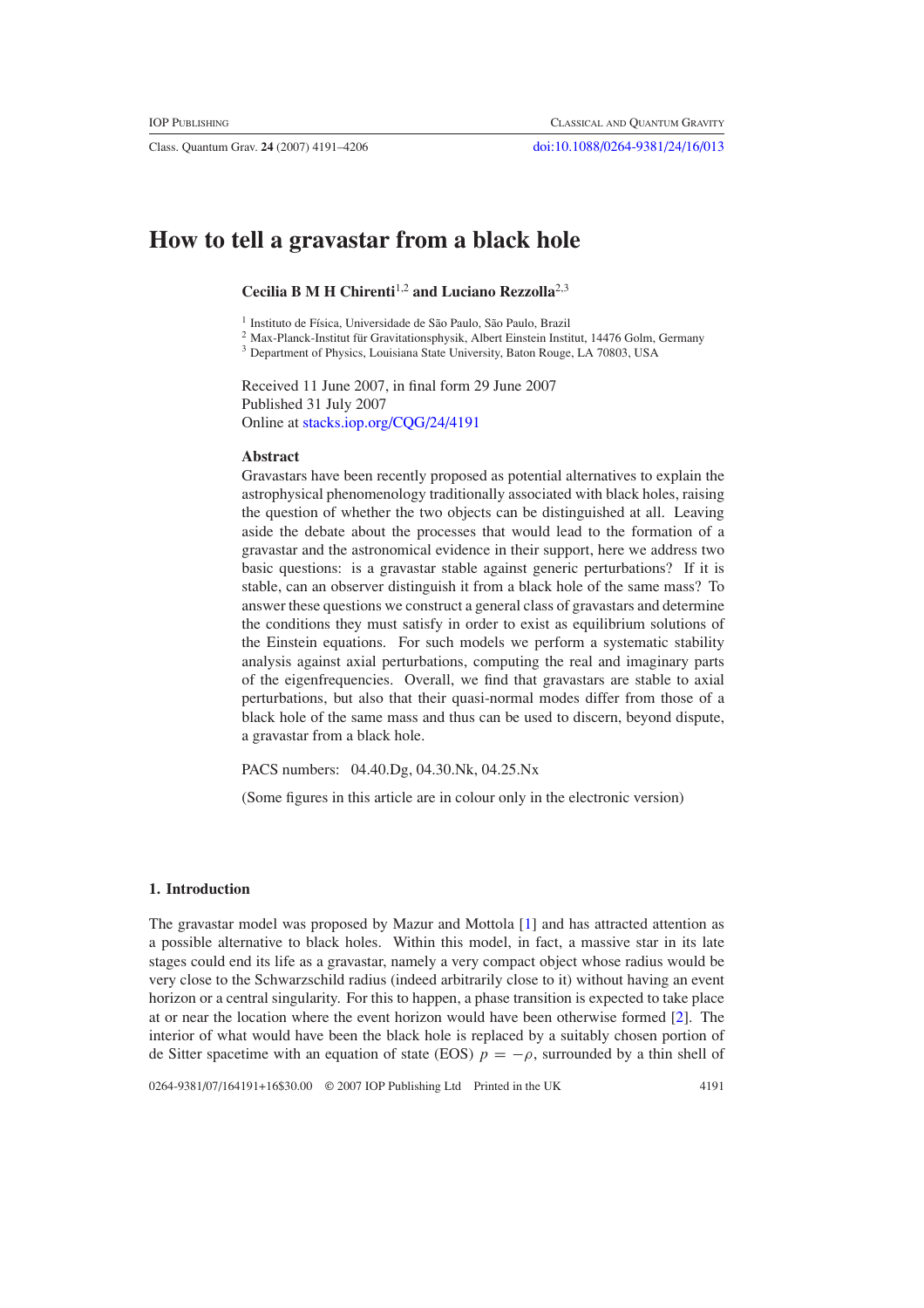ultra-stiff matter with EOS  $p = +\rho$ , and which is then suitably matched to a Schwarzschild vacuum. In practice, the Mazur–Mottola gravastar model, hereafter the MM model [\[1\]](#page-14-0), is a spherically symmetric and static five-layer solution of the Einstein equations, including two infinitesimally thin shells needed by the junction conditions of the metric [\[3\]](#page-14-0).

For as much as it is ingenious, the gravastar model also challenges a building block in modern astronomy, namely the existence of astrophysical black holes. In spite of the many observational evidences in favour of black holes, it may indeed be fundamentally impossible to give an irrefutable observational proof for the existence of a black-hole horizon if only electromagnetic radiation is received [\[4\]](#page-14-0) and thus tell a black hole apart from a gravastar, if the latter existed. Such a challenge has obviously attracted a lot of attention and several related models have been recently proposed in the attempt to provide answers to two basic questions: once produced, is a gravastar stable to generic perturbations? If stable, can an external observer distinguish a gravastar from a black hole of the same mass?

In [\[1\]](#page-14-0) it was argued that the MM solution is thermodynamically stable, but other stability analyses are not so easy to perform because of the model's structure. Visser and Wiltshire [\[5](#page-14-0)] have analysed the radial stability of a simplified model with three layers and the stability was shown to hold for a number of configurations. This stability was generalized by Carter [\[6](#page-14-0)] for gravastar models with different exteriors. Other possibilities for the interior solution have also been considered: Bilić et al [\[7](#page-14-0)] replaced the de Sitter interior by a Born–Infeld phantom, while Lobo replaced the interior solution by one that is governed by the dark-energy EOS [\[8](#page-14-0)], and Lobo and Arellano matched interior nonlinear electrodynamic geometries to the Schwarzschild exterior [\[9](#page-14-0)].

To remove in part the complications produced by the infinitesimal shells in the MM model, Cattoen *et al* [\[10\]](#page-14-0) have found that fluid gravastars can be built if the fluid is confined to a given layer and has anisotropic pressures there. The latter essentially replaces the surface tension which was introduced in the original MM model by the matching of the metric in the infinitesimally thin shells. Although anisotropic and with rather arbitrary equations of state, these pressures have the appealing property of being continuous and thus of allowing one to build equilibrium models without the presence of infinitesimally thin shells and thus look more seriously into the issue of stability. Indeed, as a step to going beyond the construction of equilibrium models, DeBenedictis *et al* [\[11](#page-14-0)] made a first attempt to investigate the stability of gravastars through a qualitative analysis of axial perturbations.

In order to provide more definitive answers to the questions mentioned above, we have constructed a general class of fluid gravastars with finite shell thickness and variable compactness. While this class is similar and has been inspired by the one proposed in  $[10, 11]$  $[10, 11]$  $[10, 11]$ , it also differs in two important aspects. First, while we also consider a fluid gravastar with anisotropic pressures, we try and reproduce the most salient features of the original MM model by creating an internal and an external region which reproduce a de Sitter and a Schwarzschild spacetime at finite radii and not only asymptotically. Second, for these models we determine precise bounds for the properties of the metric functions and the compactness of the gravastar that yield equilibrium solutions, thus considerably restricting the class of possible solutions.

Using these models we have carried out a systematic investigation of the stability analysis of gravastars against axial perturbations [\[12,](#page-14-0) [13\]](#page-14-0), thus extending the results discussed in [\[14](#page-14-0)] to our gravastar model and computing explicit eigenfrequencies. In this way we were able to conclude that a gravastar *is stable* to axial perturbations and indeed *it is possible* to distinguish it from a black hole if gravitational radiation is produced. More specifically, we have found that for all the models considered the imaginary part of the eigenfrequencies is always negative, thus indicating stability against these perturbations. Furthermore, while it is always possible to build a gravastar with given compactness and thickness such that it will have the same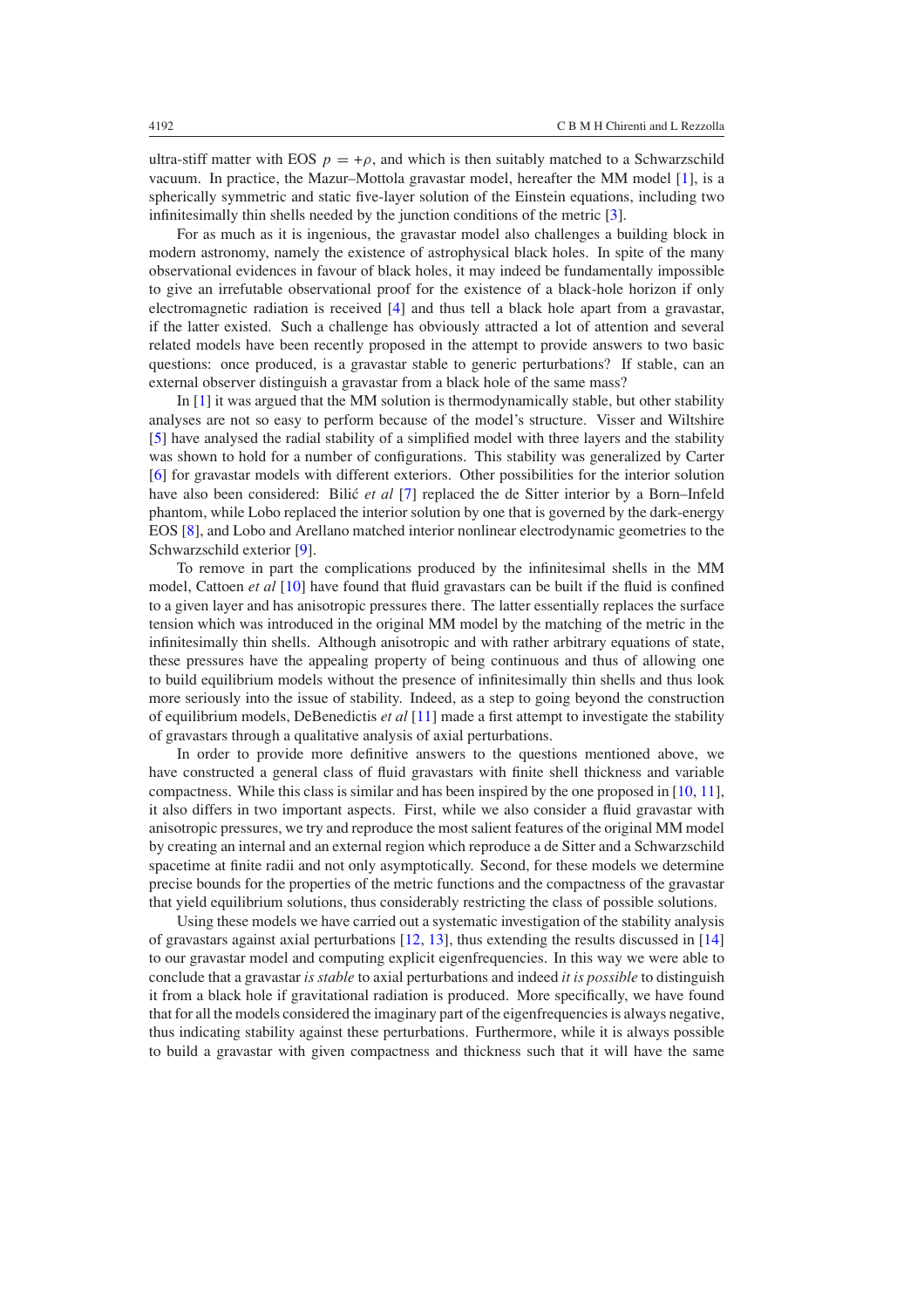oscillation frequency as that of a black hole with the same mass, the corresponding decaying time will be different. Our results thus provide a way of distinguishing, observationally and beyond dispute, a gravastar from a black hole.

The paper is organized as follows: in section 2 we review the main features of the original MM model and obtain numerical solutions which enable us to impose bounds for the parameters of the MM solution. In section [3,](#page-4-0) instead, we present our model for a fluid gravastar with anisotropic pressures and discuss the bounds derived from general conditions imposed by the EOS and the properties of the metric functions. In section [4,](#page-8-0) we outline the perturbation equations and the numerical methods employed in the study of axial perturbations of our model. In section [5,](#page-11-0) we discuss the results obtained for the QNMs and in section [6](#page-13-0) we present our final conclusions.

## **2. The MM gravastar model**

We first present a quick review on the main features of the original MM model [\[1](#page-14-0)] for they will be used in further developments in this paper and highlight that precise bounds exist for the existence of solutions even for the simplest gravastar model.

In general, we consider a static and spherically symmetric line element

$$
ds^{2} = -f(r) dt^{2} + \frac{dr^{2}}{h(r)} + r^{2} d\Omega^{2},
$$
\n(1)

and the Einstein equations must be solved for a perfect fluid at rest, such that there are three different regions with the three different equations of state:

I. Interior: 
$$
0 \le r \le r_1
$$
,  $\rho = -p$ ,  
\nII. Shell:  $r_1 \le r \le r_2$ ,  $\rho = +p$ ,  
\nIII. exterior:  $r_2 \le r$ ,  $\rho = p = 0$ . (2)

In region I,  $\rho$  is a constant given by  $\rho_v = 3H_0^2/8\pi$ , and the metric is that of a de Sitter spacetime, so

$$
f(r) = Ch(r) = C(1 - H_0^2 r^2), \qquad 0 \le r \le r_1,
$$
\n(3)

where  $C$  is an integration constant, whose value will be determined later (cf equation  $(8)$ ).

In region II, a new dimensionless variable *w* is defined as  $w = 8\pi r^2 p$ , in order to obtain the following set of equations:

$$
\frac{\mathrm{d}r}{r} = \frac{\mathrm{d}h}{1 - w - h},\tag{4}
$$

$$
\frac{dh}{h} = -\left(\frac{1-w-h}{1+w-3h}\right)\frac{dw}{w},\tag{5}
$$

$$
\frac{wf}{r^2} = \text{const.}\tag{6}
$$

An analytical solution can be obtained in the case of a very thin shell, i.e., for  $r_1 \rightarrow r_2$ . It is easy to see that (4) is satisfied if we take  $h = 1 - \bar{m}/r$  and  $d\bar{m}(r) = 2 dm(r) = 8\pi \rho r^2 dr^2 = w dr$ . Therefore, in the thin-shell limit, (4) can be integrated to yield

$$
h \equiv 1 - \frac{\bar{m}}{r} \simeq \epsilon \frac{(1+w)^2}{w} \ll 1,
$$
\n(7)

where  $\epsilon$  is an integration constant. From the continuity of the metric coefficients f and h at  $r_1$  and  $r_2$ , it can be shown that the integration constants  $\epsilon$ , C, M and  $H_0$  are given in terms of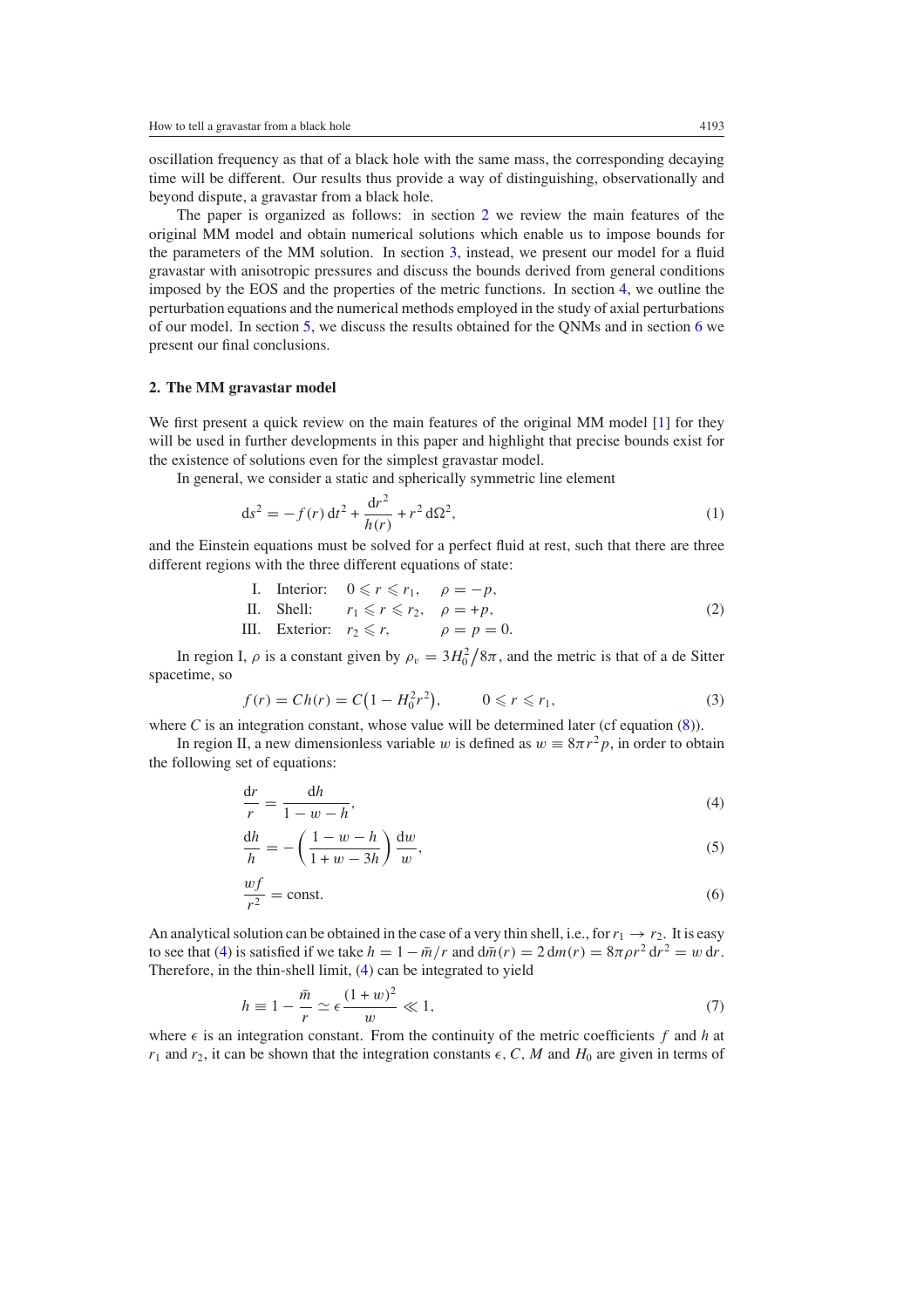<span id="page-3-0"></span> $r_1, r_2, w_1$  and  $w_2$  by the relations

$$
\epsilon = -\ln \frac{r_2}{r_1} \left( \ln \frac{w_2}{w_1} - \frac{1}{w_2} + \frac{1}{w_1} \right)^{-1},\tag{8}
$$

$$
C = \left(\frac{1+w_2}{1+w_1}\right)^2,\tag{9}
$$

$$
M = \frac{r_2}{2} \left[ 1 - \frac{\epsilon (1 + w_2)^2}{w_2} \right] = m(r_2),\tag{10}
$$

$$
H_0^2 = \frac{1}{r_1^2} \left[ 1 - \frac{\epsilon (1 + w_1)^2}{w_1} \right].
$$
 (11)

Finally, in region III and because of Birkhoff's theorem, the spacetime is described by the Schwarzschild metric,

$$
f(r) = h(r) = 1 - \frac{2M}{r},
$$
  $r_2 \le r.$  (12)

Clearly, region II is the most interesting one from a physical point of view since it is where a non-trivial model for the gravastar can be specified. In the case of a 'thick shell', that is away from the thin-shell limit, the gravastar solution in region II can be obtained in the same way as for ordinary spherical stars, namely through the numerical solution of the Tolman–Oppenheimer–Volkoff (TOV) equations for *ρ(r)* = *p(r)* and *m(r)*. We recall that in the MM model  $\rho(r)$  and  $p(r)$  are discontinuous in  $r_1$  and  $r_2$  and that  $m(r_1)$  must, of course, be less than  $r_1/2$ .

By specifying  $r_1, r_2$ , and thus the shell thickness  $\delta \equiv r_2 - r_1$ , as well as the initial conditions for the pressure  $p(r_1)$  and mass  $m(r_1)$ , the numerical solution of the TOV equations provides  $m(r)$  and  $\rho(r)$  for  $r_1 < r \leq r_2$ . A systematic analysis has revealed that a limit exists on the compactness  $\mu \equiv M/r_2$  of the gravastar and in particular that, for given  $r_1, r_2$  and *m*( $r_1$ ) very close to the limit  $r_1/2$ , there exists a value for  $\rho(r_1)$  which provides the largest *M*. In other words, it is not possible to achieve arbitrary values for *M*. On the other hand, if we fix  $r_2$  and decrease  $r_1$  so as to increase the thickness of the shell, we must also decrease  $m(r_1)$ , and we have verified that the maximum value obtained for *M* also decreases. Overall, therefore, each shell thickness  $\delta$  also selects a maximum compactness of the gravastar  $\mu$ , above which no solution of the TOV equations can be found.

All of this is shown in figure [1](#page-4-0) which reports the space of parameters  $(\delta, \mu)$  where equilibrium solutions can be found. The solid curve, in particular, is computed numerically and distinguishes the region where equilibrium models can be found (i.e., the region below the curve), from the region where no solutions can be found (i.e., the region above the curve). Stated differently, for any given shell thickness  $\delta$ , the solid curve marks the maximum compactness (i.e., the largest value of  $\mu$ ) for which gravastar models can be built. Interestingly, therefore, it is not possible to build a very compact gravastar with a very thick matter shell. Rather, gravastars have either large compactness and thin shells, or small compactness and thicker shells, as shown in figure [1.](#page-4-0) This figure, and its inset in particular, also illustrates that gravastars can be built with arbitrarily large compactness, i.e., with  $\mu \to 1/2$  and thus with the outer radius  $r_2$  being only infinitesimally larger than the corresponding Schwarzschild radius. It is exactly this property that makes gravastars hard to distinguish from a black hole if only electromagnetic radiation is available.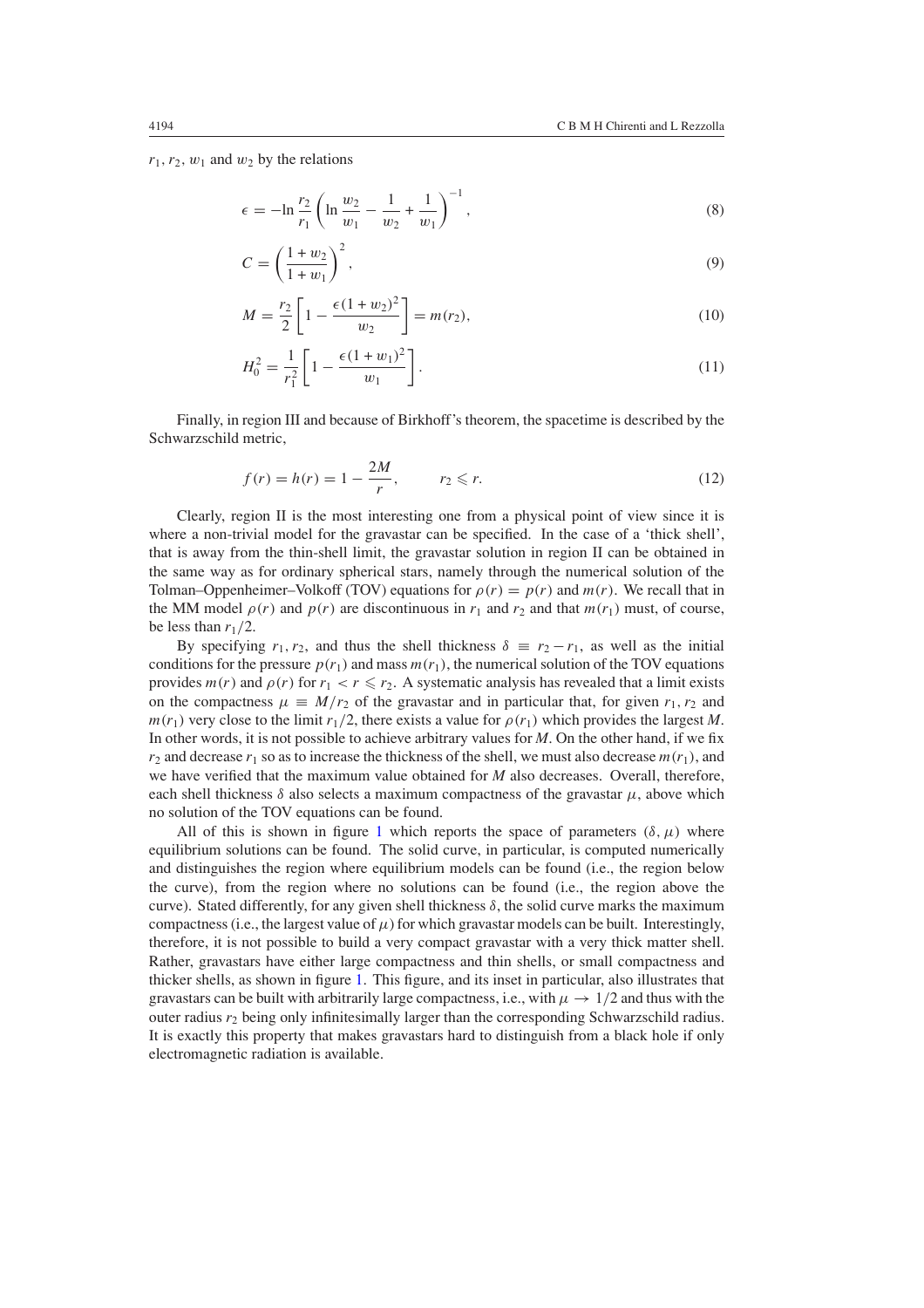<span id="page-4-0"></span>

Figure 1. Limits in the compactness and thickness of a gravastar in the MM model. The curve shows the maximum compactness for a given thickness *δ* of the shell, that is, in the light grey area below the curve we have the possible solutions, while in the area above the curve solutions are no longer possible. The dark grey area highlights the typical compactnesses for neutron stars. The inset shows a comparison between the numerical solution of the TOV equations with the analytical solution in the thin-shell limit.

## **3. The gravastar model with anisotropic pressures**

# *3.1. The field equations*

We now discuss our suggestion for a fluid gravastar model in which we follow the spirit of the original MM model and consider a spacetime consisting of three different regions with the internal and external ones reproducing a de Sitter and a Schwarzschild spacetime at finite radii,  $r_1$  and  $r_2$ , respectively. In addition, we follow the suggestion made in [\[10](#page-14-0)] and use a thick shell with a continuous profile of anisotropic pressures to avoid the introduction of infinitesimally thin shells of matter as demanded by the MM [\[1\]](#page-14-0). We start therefore with a metric of the form

$$
ds^{2} = -e^{\nu(r)} dt^{2} + e^{\lambda(r)} dr^{2} + r^{2} d\Omega^{2},
$$
\n(13)

and a fluid stress–energy tensor  $T^{\mu}_{\ \nu} = \text{diag}[-\rho, p_r, p_t, p_t]$ , where  $p_r$  and  $p_t$  are the radial and tangential pressures, respectively. The Einstein field equations for this spacetime geometry and matter distribution are

$$
e^{-\lambda}\left(\frac{\lambda'}{r} - \frac{1}{r^2}\right) + \frac{1}{r^2} = 8\pi\rho,
$$
\n(14)

$$
e^{-\lambda} \left( \frac{v'}{r} + \frac{1}{r^2} \right) - \frac{1}{r^2} = 8\pi p_r,
$$
 (15)

$$
e^{-\lambda} \left( \frac{\nu''}{2} - \frac{\lambda' \nu'}{4} + \frac{\nu'^2}{4} + \frac{\nu' - \lambda'}{2r} \right) = 8\pi p_t.
$$
 (16)

It is now convenient to transform the above equations into a form where the hydrodynamical properties of the system are more evident and that reduces to the TOV equations for systems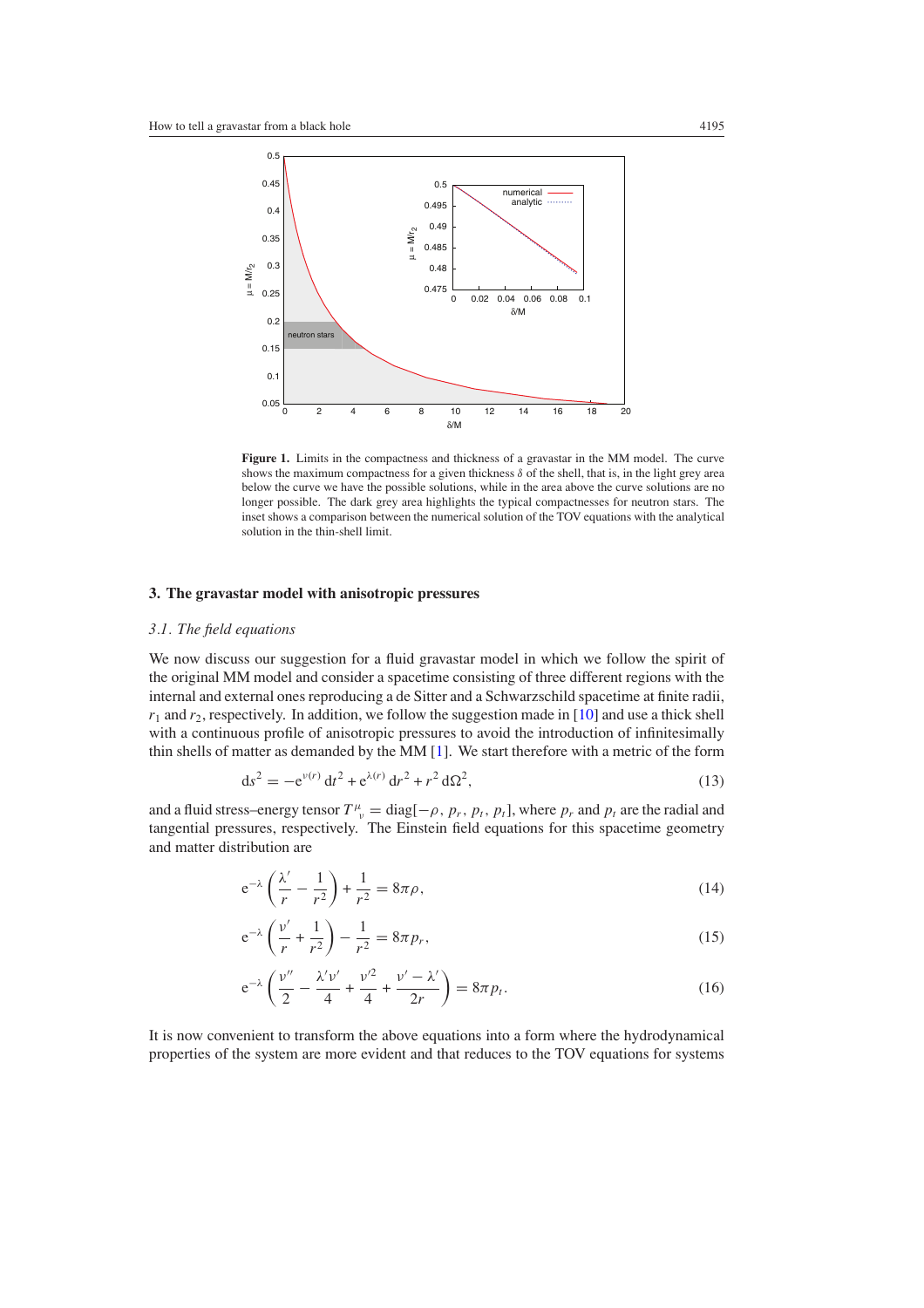<span id="page-5-0"></span>with isotropic pressure, i.e.,

$$
e^{-\lambda} = 1 - \frac{2m(r)}{r},
$$
\n(17)

$$
v' = \frac{2m(r) + 8\pi r^3 p_r}{r(r - 2m(r))},
$$
\n(18)

$$
p'_r = -(\rho + p_r)\frac{v'}{2} + \frac{2(p_t - p_r)}{r},\tag{19}
$$

where

$$
m(r) \equiv \int_0^r 4\pi r^2 \rho \, dr. \tag{20}
$$

Combining (18) and (19), we obtain the anisotropic TOV equation

$$
p'_r = -(\rho + p_r) \frac{m(r) + 4\pi r^3 p_r}{r(r - 2m(r))} + \frac{2(p_t - p_r)}{r},
$$
\n(21)

which is reminiscent of the Newtonian hydrostatic-equilibrium equation and where the last term is obviously zero in the case of isotropic pressures, i.e.,  $p_t = p_r$ .

# *3.2. Equation of state*

In order to adopt the model suggested in [\[10](#page-14-0)], and still maintain the simple structure of the MM model, we make the following choices for our density function  $\rho(r)$ :

$$
\rho(0) = \rho(r_1) = \rho_0, \qquad \rho(r_2) = 0, \qquad \rho'(r_1) = \rho'(r_2) = 0. \tag{22}
$$

A simple way to satisfy the above conditions is to consider a cubic dependence in *r*,

$$
\rho(r) = \begin{cases}\n\rho_0, & 0 \le r \le r_1 \quad \text{region I} \\
ar^3 + br^2 + cr + d, & r_1 < r < r_2 \quad \text{region II} \\
0, & r_2 \le r \quad \text{region III,} \n\end{cases}
$$
\n(23)

with the coefficients *a, b, c, d* given by

$$
a = \frac{2\rho_0}{(r_2 - r_1)^3},\tag{24}
$$

$$
b = -\frac{3\rho_0(r_2 + r_1)}{(r_2 - r_1)^3},\tag{25}
$$

$$
c = \frac{6\rho_0 r_1 r_2}{(r_2 - r_1)^3},\tag{26}
$$

$$
d = \frac{\rho_0 (r_2^3 - 3r_1 r_2^2)}{(r_2 - r_1)^3}.
$$
\n(27)

To obtain the density in terms of the total mass  $m(r_2) = M$ , we write

$$
\rho_0 = M \frac{(r_2 - r_1)^3}{4\pi} \left[ \frac{(r_2^6 - r_1^6)}{3} - \frac{3(r_2 + r_1)(r_2^5 - r_1^5)}{5} + \frac{3r_1r_2(r_2^4 - r_1^4)}{2} + \frac{(r_2^3 - 3r_1r_2^2)(r_2^3 - r_1^3)}{3} + \frac{r_1^3(r_2 - r_1)^3}{3} \right]^{-1}.
$$
\n(28)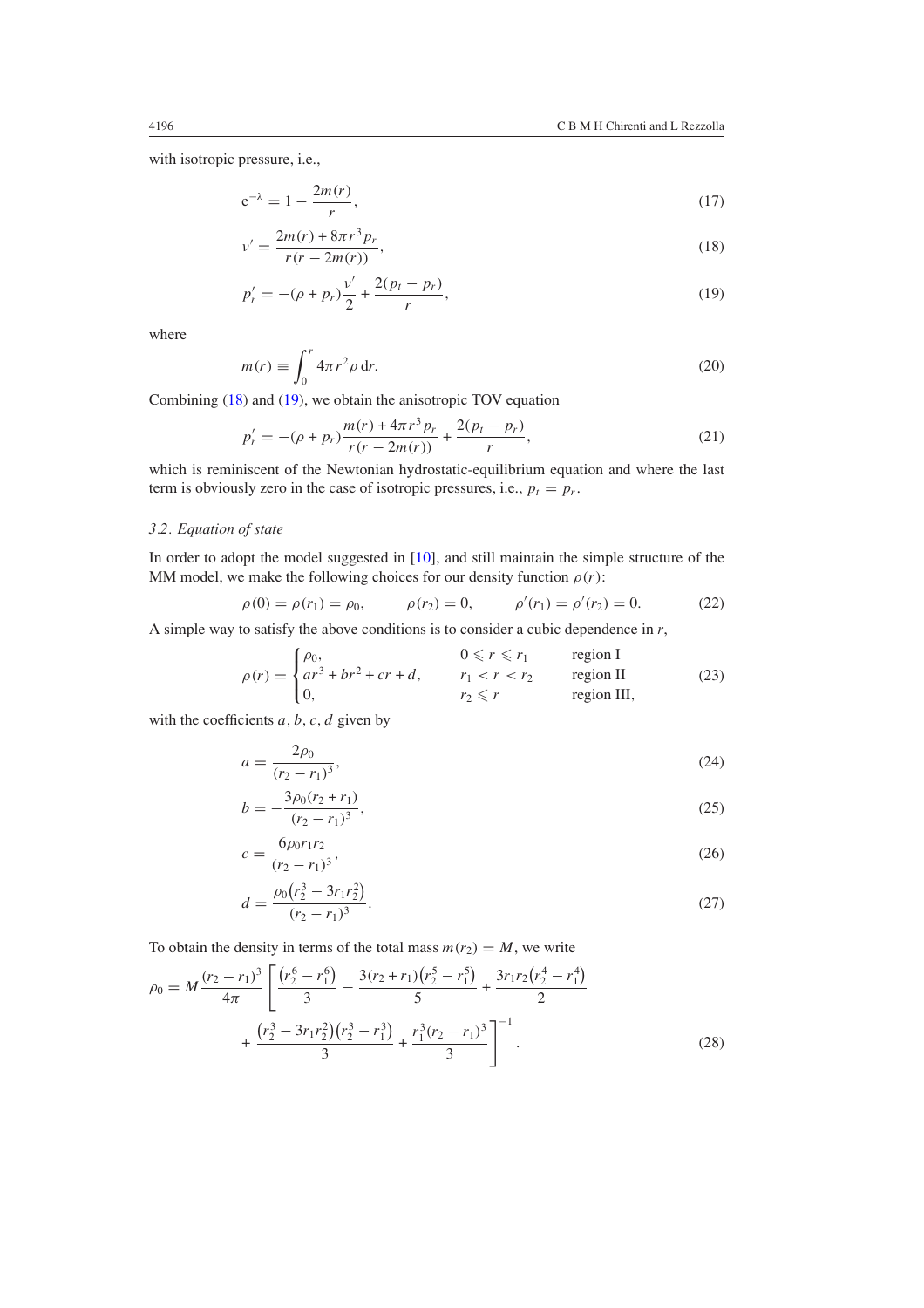<span id="page-6-0"></span>

**Figure 2.** Left panel: behaviour of the functions  $\rho(r)$ ,  $p_r(r)$  and  $p_t(r)$  for a representative gravastar model with  $M = 1, r_1 = 1.8$  and  $r_2 = 2.2$ . The function  $p_t(r)$  is scaled by 0.1 for better visualization but provides the dominant contribution in equation [\(21\)](#page-5-0). Right panel: behaviour of the mass function  $m(r)$  and the metric coefficient  $g_{rr}$  for the same solution shown in the left panel.

For the radial pressure  $p_r$ , we follow the suggestion made in [\[11](#page-14-0), [15](#page-14-0)] and use an EOS of the type

$$
p_r(\rho) = \left(\frac{\rho^2}{\rho_0}\right) \left[\alpha - (1+\alpha) \left(\frac{\rho}{\rho_0}\right)^2\right].
$$
 (29)

Clearly, the EOS (29) cannot be derived from basic principles and serves here essentially as a closure relation for the system of the equations. Yet, such an EOS can be constrained and the parameter  $\alpha$  is determined by demanding that the maximum sound speed  $d^2 p_r/d\rho^2 = 0$ coincides with the speed of light to rule out a superluminal behaviour. Because the sound speed

$$
c_s \equiv \frac{dp_r}{d\rho} = 2\left(\frac{\rho}{\rho_0}\right) \left[\alpha - 2(1+\alpha)\left(\frac{\rho}{\rho_0}\right)^2\right]
$$
(30)

has a maximum for  $\bar{\rho} = \rho_0 \sqrt{\alpha/(2(1+\alpha))}$ , requiring  $c_s(\bar{\rho}) = 1$  yields  $\alpha \approx 2.2135$ . Despite being not particularly realistic, the EOS (29) has the advantage of being simple and possessing the needed physical limits since  $p_r \to -\rho$  for  $r \to r_1$  and  $p_r \to 0$  for  $r \to r_2$ (cf the right panel of figure 2 for a typical gravastar model).

Once the solutions for the energy density and the radial pressure are known, the tangential pressure  $p_t$  can be computed through the anisotropic TOV equation [\(21\)](#page-5-0) as

$$
p_t = p_r + \frac{r}{2}p'_r + \frac{1}{2}(p_r + \rho) \left[ \frac{m(r) + 4\pi r^3 p_r}{r(1 - 2m(r)/r)} \right].
$$
\n(31)

The set of equations [\(22\)](#page-5-0)–(31) fully determines our gravastar model which will have a finite core described by the de Sitter metric, a crust of matter and an exterior described by the Schwarzschild solution.

The behaviour of the energy density and that of the pressures is shown in the left panel of figure 2 for a representative gravastar model with  $M = 1$ ,  $r_1 = 1.8M$  and  $r_2 = 2.2M$ . The right panel in the same figure, instead, shows the mass function and the metric coefficient *grr* for the same representative model.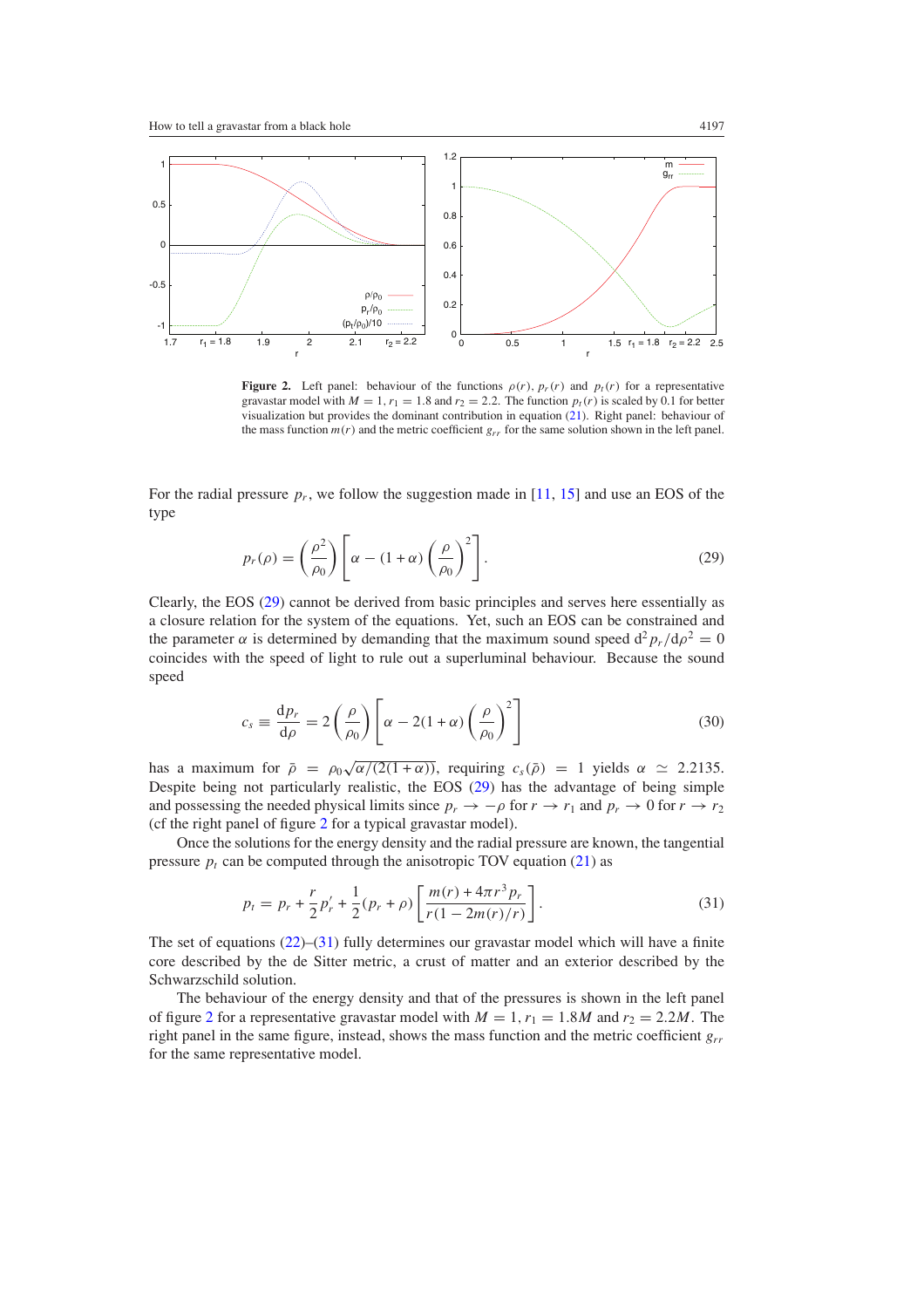<span id="page-7-0"></span>

**Figure 3.** Left panel: behaviour of  $1 - 2m(r)/r$  for  $M = 1$  and different values of  $r_1$  and  $r_2 = 2.2$ . Right panel: dependence on  $\delta$  of the minimum value of  $1 - 2m(r)/r$  for gravastars with  $M = 1$ and different values of *r*2. Note that for sufficiently large models, the minimum is always positive.

## *3.3. Conditions on the metric functions*

While equations [\(22\)](#page-5-0)–[\(31\)](#page-6-0) allow us to construct gravastar models, additional constraints need to be imposed to guarantee that the metric functions  $g_{tt}$  and  $g_{rr}$  (and their first derivatives) have the expected properties once our choice for the EOS  $p_r(\rho)$  and  $\rho(r)$  is made. In particular, it is not difficult to conclude that  $m(r)$  and  $m'(r)$  are continuous for the choice of  $\rho(r)$  made in equation [\(23\)](#page-5-0), so that using equation [\(17\)](#page-5-0)  $g_{rr}$  and its first derivative are continuous throughout the spacetime.

Similar considerations apply for the metric function  $g_{tt}$ , for which we note that in obtaining the solution for *ν* by integrating equation [\(18\)](#page-5-0) we must allow for a constant of integration  $v_0$ so that

$$
\nu = \int_0^r \frac{2m(r) + 8\pi r^3 p_r}{r(r - 2m(r))} dr + \nu_0.
$$
\n(32)

The integration constant can then be determined through the condition that, at the surface of the gravastar,  $g_{tt}(r_2) = -(1 - 2M/r_2)$ , thus giving

$$
g_{tt} = -e^{\nu(r)} = -\left(1 - \frac{2M}{r_2}\right) e^{\Gamma(r) - \Gamma(r_2)},
$$
\n(33)

where

$$
\Gamma(r) \equiv \int_0^r \frac{2m(r) + 8\pi r^3 p_r}{r(r - 2m(r))} dr.
$$
\n(34)

In this way  $g_{tt}$  and  $g'_{tt}$  are continuous across  $r_2$  and throughout the spacetime.

The requirement for the metric functions of being continuous with continuous first derivatives is, in general, not sufficient to guarantee the existence of acceptable equilibrium models. The three free parameters  $M$ ,  $r_1$  and  $r_2$ , in fact, cannot be chosen arbitrarily but in such a way that  $g_{rr}$  is always positive. In the left panel of figure 3, we show a typical example of the behaviour of the function  $1 - 2m(r)/r$ , where different lines refer to different values of the inner radius  $r_1$  while the outer one  $r_2$  is held fixed. Clearly, an incorrect choice of  $r_1$ and *r*<sup>2</sup> leads to negative values for *grr* and thus to the unphysical appearance of horizons. The right panel of figure 3 shows how the minimum value of the function 1−2*m(r)/r* depends on the gravastar's thickness  $\delta$  and that gravastars with large thicknesses can be built if the outer radius  $r_2$  is chosen to be sufficiently large, that is, if the compactness  $\mu$  is sufficiently small.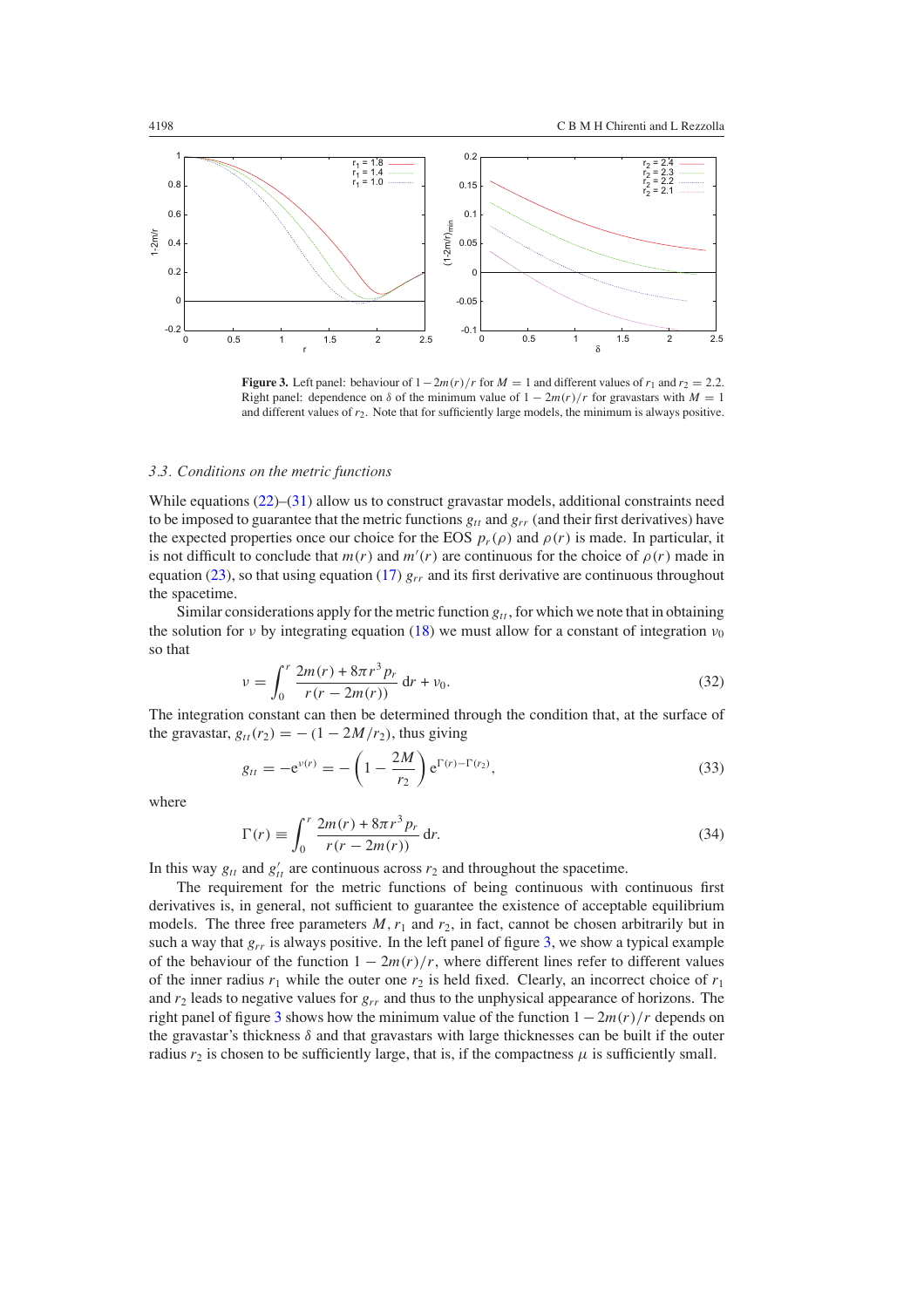<span id="page-8-0"></span>

**Figure 4.** Limit on the compactness  $\mu$  of the gravastar with the thickness of the shell  $\delta$ . This figure compares the results obtained for the MM model in the lower curve (see figure [1\)](#page-4-0) and the results obtained for our model in the upper curve. The inset shows the surface redshift of the gravastar, *z*, as a function of the compactness  $\mu$ , with the thick black segment referring to the redshift range for standard neutron stars.

As a more systematic characterization of this problem, we have constructed a large number of gravastar models in which we have varied both the compactness  $\mu$  and the thickness *δ*. In this way we can extend the diagram presented in figure [1](#page-4-0) for the existence of MM models to our thick-shell gravastar model and define the region in the  $(\delta, \mu)$  parameter space where equilibrium solutions can be found. In particular, by defining the parameter  $\epsilon$ as the dimensionless distance of the gravastar's surface from a Schwarzschild horizon, i.e.,  $\epsilon \equiv r_2/M - 2$ , we find that for  $\epsilon > \epsilon_c \approx 0.3085$ , the function  $1 - 2m(r)/r$  is always positive, so that the thickness  $\delta$  can be as large as  $r_2$  (i.e.,  $r_1$  can also be taken to be zero). On the other hand, for  $\epsilon \leq \epsilon_c$  there exists a critical thickness  $\delta_c = \delta_c(r_2, M)$  above which equilibrium models cannot be found because of the appearance of horizons. For  $\epsilon = \epsilon_c$ , we have found that  $\delta_c = 2.30685M$ .

Figure 4 summarizes these results by showing the region of the parameter space  $(\delta, \mu)$ where equilibrium models can be calculated. Equilibrium solutions for our model can be found in the region below the solid line, and  $\delta/M = 2.30685$  is the boundary between the two distinct behaviours discussed above. Indicated with a dashed line is the corresponding threshold for the MM model (cf figure [1\)](#page-4-0). Overall, the data in the figure reveal that our thick-shell model obeys similar but less restrictive bounds than the MM model. Also shown in the inset of figure 4 is the surface redshift of our gravastar model  $z = (1 - 2\mu)^{-1/2} - 1$  as a function of  $\mu$ . Clearly, no bound exists for this quantity and it is possible to build gravastars with arbitrarily large surface redshift, i.e.,  $z \rightarrow \infty$ .

#### **4. Perturbation equations and numerical methods**

In order to assess the stability of gravastars against axial perturbations we have followed the standard procedure to study non-radial oscillations of stars [\[12](#page-14-0), [13](#page-14-0), [16,](#page-14-0) [17\]](#page-14-0). This approach differs from that adopted in  $[11]$ , where the analysis of the axial perturbations of a gravastar was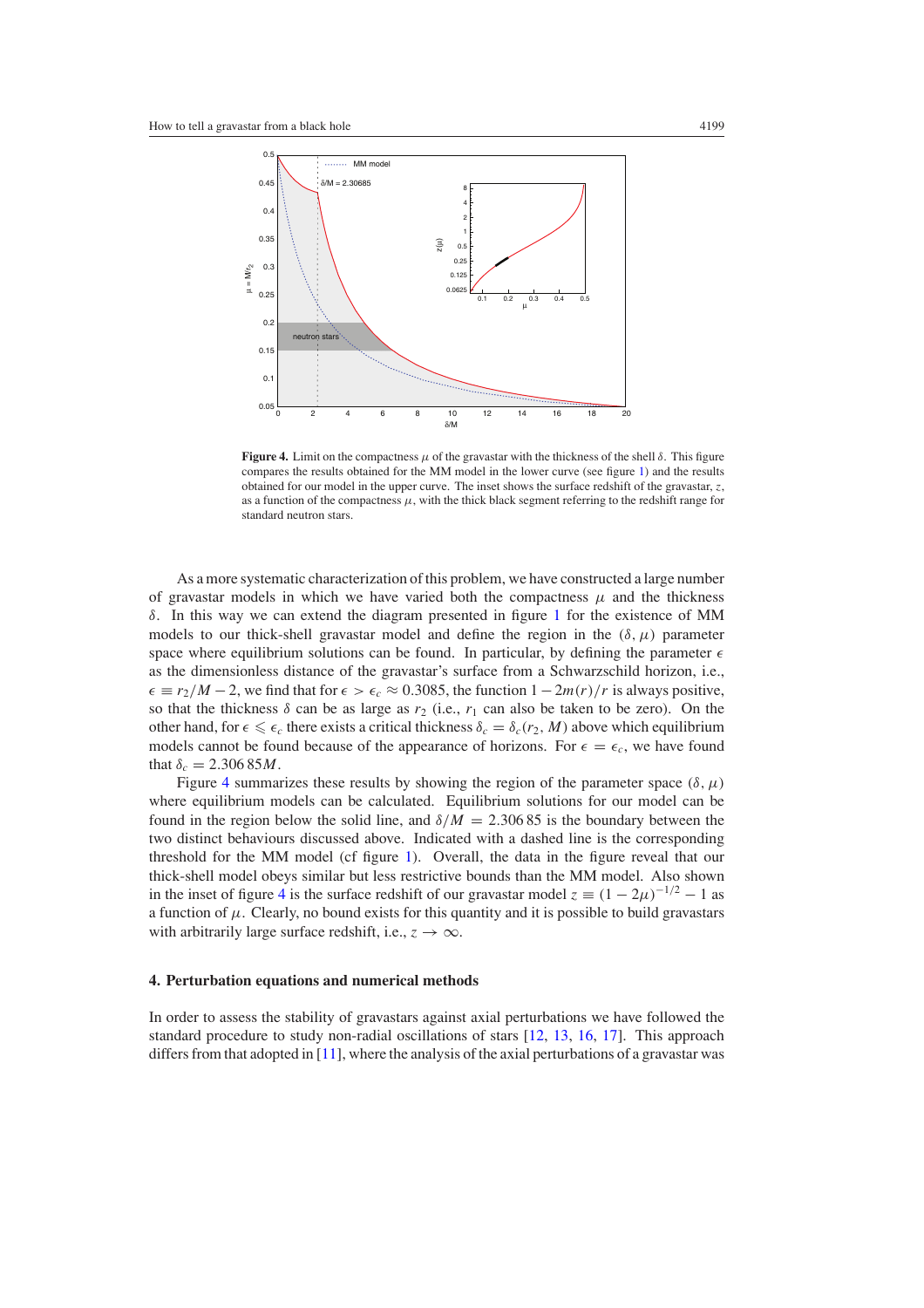<span id="page-9-0"></span>made following the standard procedure for Schwarzschild black holes (see [\[18](#page-15-0)] for a review) in order to study only the asymptotic properties of the potential and determine whether it has compact support and is everywhere positive.

We note that the pressure anisotropy in the shell does not play an important role in the study of axial tensor perturbations since these perturbations hardly excite fluid motions. As a result, the standard analysis for stars with isotropic pressures can be used here. This is no longer true for polar perturbations (for which the pressure anisotropy plays an important role) and a study on radial perturbations of stars with anisotropic pressures was recently presented in [\[19](#page-15-0), [20](#page-15-0)].

As for Schwarschild black holes or spherical relativistic stars, the propagation of axial perturbations in the gravastar spacetime is governed by the wave equation in a scattering potential

$$
\frac{\partial^2 \psi}{\partial r_*^2} - \frac{\partial^2 \psi}{\partial t^2} = V_\ell(r)\psi,\tag{35}
$$

where the 'tortoise' coordinate is defined as

$$
r_* \equiv \int_0^r e^{(\lambda - \nu)/2} \, \mathrm{d}r,\tag{36}
$$

and the scattering potential is given by the expression

$$
V_{\ell}(r) \equiv \frac{e^{\nu}}{r^3} [\ell(\ell+1)r + 4\pi r^3(\rho - p_r) - 6m].
$$
 (37)

The potential vanishes for  $r \to \infty$  and diverges as  $1/r^2$  for  $r \to 0$ , as a result of the centrifugal term proportional to  $\ell(\ell + 1)/r^2$ . This is an important difference that the potential  $V_\ell(r)$  has with respect to its counterpart for a Schwarzschild black hole, where  $V_f(r) \rightarrow 0$  at the horizon  $r = 2M$ . Note also that  $e^v \rightarrow 1$  for  $r \rightarrow \infty$  (the spacetime is the Schwarzschild one for  $r > r_2$ ) and, from equations [\(33\)](#page-7-0) and [\(34\)](#page-7-0),  $e^{\nu} \rightarrow (1 - 2M/r_2) e^{-\Gamma(r_2)}$  for  $r \rightarrow 0$ .

Unlike for black-hole spacetimes, both the tortoise coordinate and the scattering potential are here not expressed through simple algebraic relations but need to be computed as solutions of ordinary differential equations. We have done so using a fourth-order Runge–Kutta method to obtain  $e^{\nu}$  and  $r_*$  from equations [\(33\)](#page-7-0) and (36), respectively.

Introducing now the 'light-cone' (null) variables  $u \equiv t - r_*$  and  $v \equiv t + r_*$ , the wave equation (35) can be written in the more compact form as

$$
-4\frac{\partial^2 \psi}{\partial u \partial v}(u, v) = V_{\ell}(r)\psi(u, v),\tag{38}
$$

and thus be integrated numerically. In particular, we have used a variation of the method used in [\[21\]](#page-15-0) and in many other works, and derived a strict second-order accurate discretization given by

$$
\psi_N = (\psi_E + \psi_W) \frac{16 - \Delta^2 V_S}{16 + \Delta^2 V_S} - \psi_S + \mathcal{O}(\Delta^4),\tag{39}
$$

where the indices *N*, *S*, *E* and *W* refer to the grid points defined as  $N \equiv (u + \Delta, v + \Delta), S \equiv$  $(u, v), E \equiv (u, v + \Delta)$  and  $W \equiv (u + \Delta, v)$ . Equation (38) was then numerically integrated in the (*u*, *v*) plane with the algorithm (39) using a triangular grid limited by the lines  $r_* = r_*^{\text{min}}$ and  $u = 0$ , where  $r_{\ast}^{\min}$  is a small value which we have set as  $r_{\ast}^{\min} = \Delta/2$ . A schematic representation of the null grid is presented in figure [5,](#page-10-0) where the black points represent the grid points where the solution is known, while the red ones are those where the solution is to be calculated.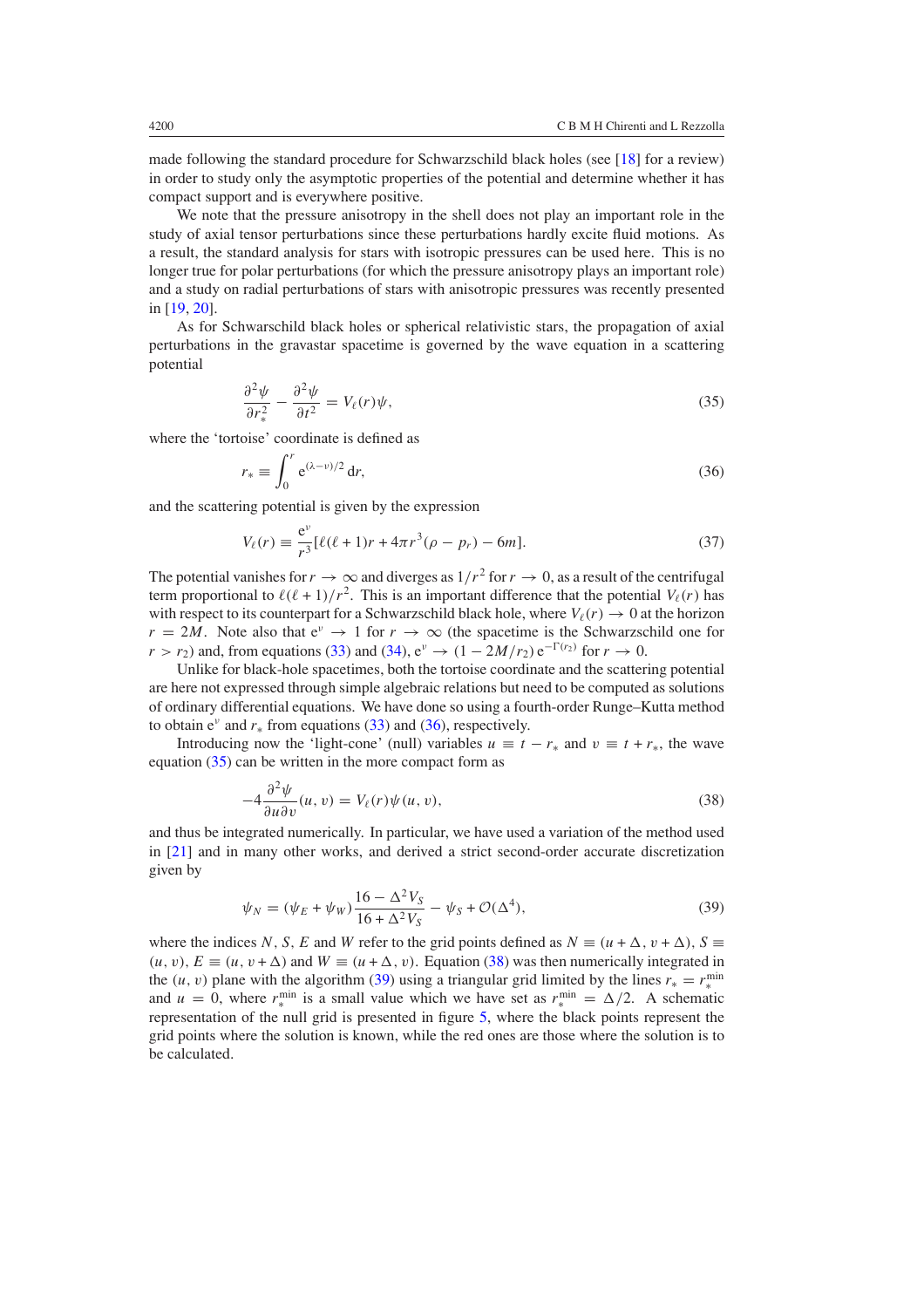<span id="page-10-0"></span>

**Figure 5.** Diagram of the numerical grid and the domain of interest. The black points represent the grid points where the value of the field is known. The red points (online version only) represent the grid points to be calculated.

In a linear regime the eigenfrequencies of the gravastar are not sensitive to the choice of the initial data and thus we have modelled the initial perturbation with the simplest possible choice, i.e. a Gaussian pulse centred around  $v_c$  and with width  $\sigma$ :

$$
\psi(u = u_0, v) = \exp\left[-\frac{(v - v_c)^2}{2\sigma^2}\right],
$$
\n(40)

where, to satisfy the regularity condition at the origin, we set

$$
\psi(r_*^{\min}, t) = \psi(u = v - v_0, v) = 0, \qquad \forall t.
$$
\n(41)

During the integration of equation [\(38\)](#page-9-0) we extract the values of the field  $\psi$  along a line of constant  $r<sub>*</sub>$ , i.e., at the points  $(u = v - 2r<sub>*</sub>, v)$ . We let the field evolve for large values of *t*, until the transient is over and possible contributions of the higher overtones have died off. Only then, when the signal consists of the fundamental mode (the slowest decaying mode) and of its overtones, we can compute the real  $\omega_R$  and imaginary part  $\omega_I$  of its eigenfrequency with a least-squares fit of the function

$$
\psi_{fit}(t) = A_n \exp(\omega_l^n t) \cos(\omega_R^n t + \phi), \qquad (42)
$$

where *A* and  $\phi$  are constant coefficients and *n* represents the order of the mode and this is not meant as an exponent. Once the properties of the fundamental mode are known, the eigenfrequencies of the overtones are obtained using the method proposed in [\[22\]](#page-15-0), which consists of subtracting from the numerical solution the fitted function relative to the fundamental mode  $n = 0$ . This reveals the  $n = 1$  mode and the procedure can be iterated for obtaining higher overtones, depending on their damping rate. Of course, very rapidly decaying modes cannot be obtained by this procedure, but this approach is a very efficient and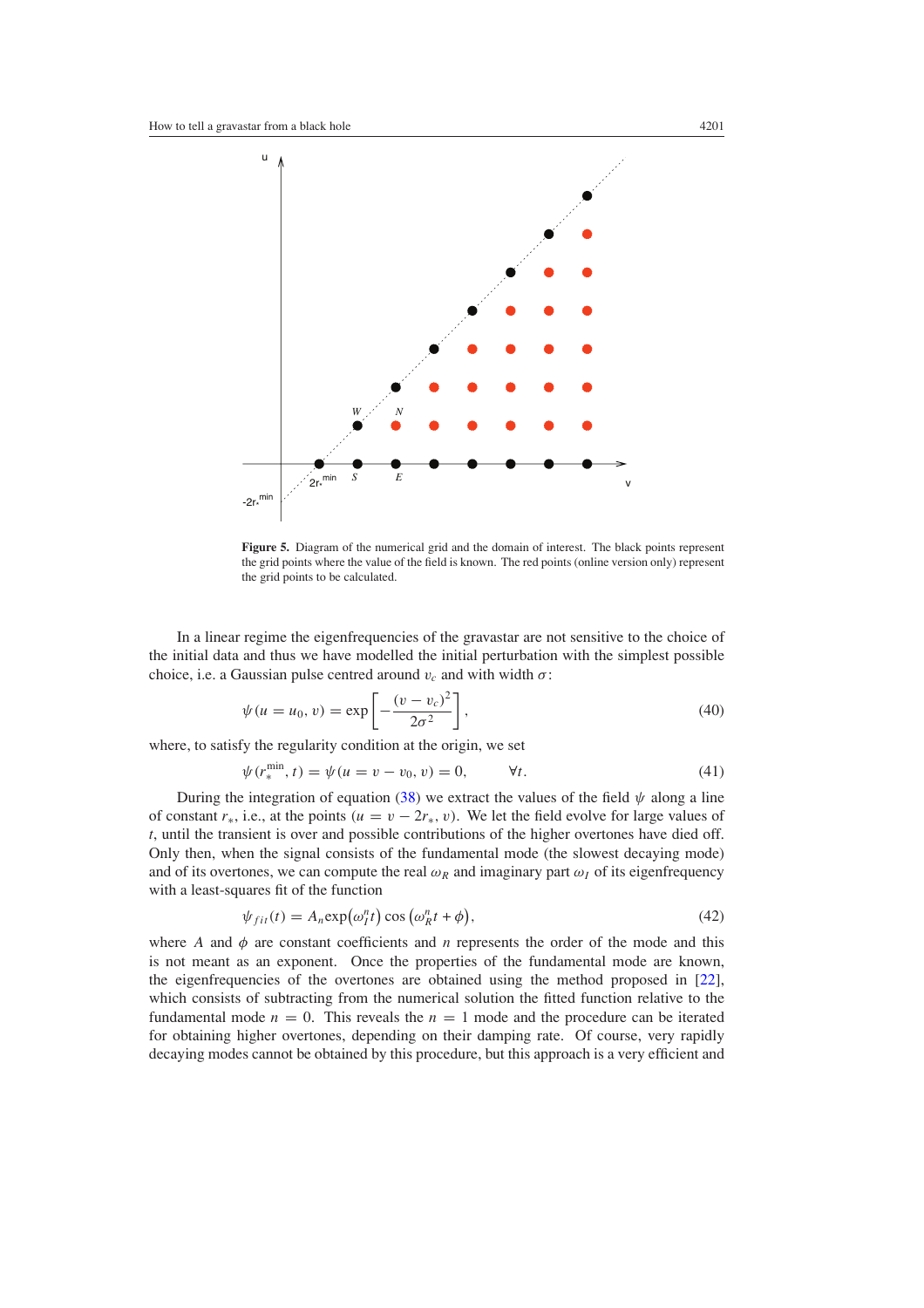<span id="page-11-0"></span>

**Figure 6.** Left panel: the scattering potential  $V_{\ell}(r)$  with  $\ell = 2$  of gravastar models with the same compactness  $\mu = 0.46$  but increasing thickness of the shell. Right panel: the same as in the left panel but gravastar models with the same shell thickness  $\delta = 0.2$  but increasing compactness.

easy way to obtain the first overtones in a signal, which are those expected to be detected from any astrophysical sources.

The numerical set-up described above has been first tested by performing a perturbation analysis of Schwarzschild stars, i.e., uniform-density spherical stars, obtaining results that are in very good agreement with the values reported in the literature [\[13,](#page-14-0) [23](#page-15-0)].

## **5. Results**

Before discussing the results of the perturbative analysis, we note that the axial potential given in [\(37\)](#page-9-0) shows features which are similar to those that are well known in compact uniformdensity stars [\[13\]](#page-14-0). Quite generically, in fact, the potential exhibits at least a minimum and a maximum, thus indicating the possibility of having modes that are trapped in the potential well.

In figure 6, we present some typical examples of the scattering potential  $V_{\ell}(r)$  when  $\ell = 2$  and which, in general, depends on both the compactness  $\mu$  (as for relativistic stars) and the thickness of the shell  $\delta$ . The left panel of figure 6, in particular, shows the potential of gravastar models having the same compactness  $\mu = 0.46$  but increasing thickness of the shell. while the right panel reports how the potential changes for gravastar models with the same shell thickness  $\delta = 0.2$  but increasing compactness. Clearly, in the exterior region  $V_{\ell}(r)$  is just the Schwarzschild potential for axial perturbations and the depth of the potential well in the interior region increases with both  $\mu$  and  $\delta$ . Furthermore, given the chosen EOS [\(29\)](#page-6-0), it is also possible to select the parameters  $r_1, r_2$  and *M* such that  $V_\ell(r)$  has two local minima very close to each other. This is shown by the curve with  $\mu = 0.35$  in the right panel of figure 6.

Following the procedure outlined in the previous section, we have integrated the perturbation equation [\(38\)](#page-9-0) for a large variety of gravastar models differing in mass, compactness and thickness. Figure [7](#page-12-0) reports some typical results and shows the time evolution of the perturbations for a representative gravastar with  $M = 1$  and radii  $r_1 = 1.96$ ,  $r_2 = 2.26$ . The left panel, in particular, reports the total solution  $\psi(t)$  as extracted at  $r_* = 10$  during the initial stages of the scattering off the potential and allows one to discern the 'beating' caused by the superposition of overtones and other rapidly decaying components of the signal. Interestingly, this beating of the fundamental mode with overtones becomes more pronounced with increasing  $\mu$  and  $\delta$ , underlining that the contribution of the overtones increases (i.e., the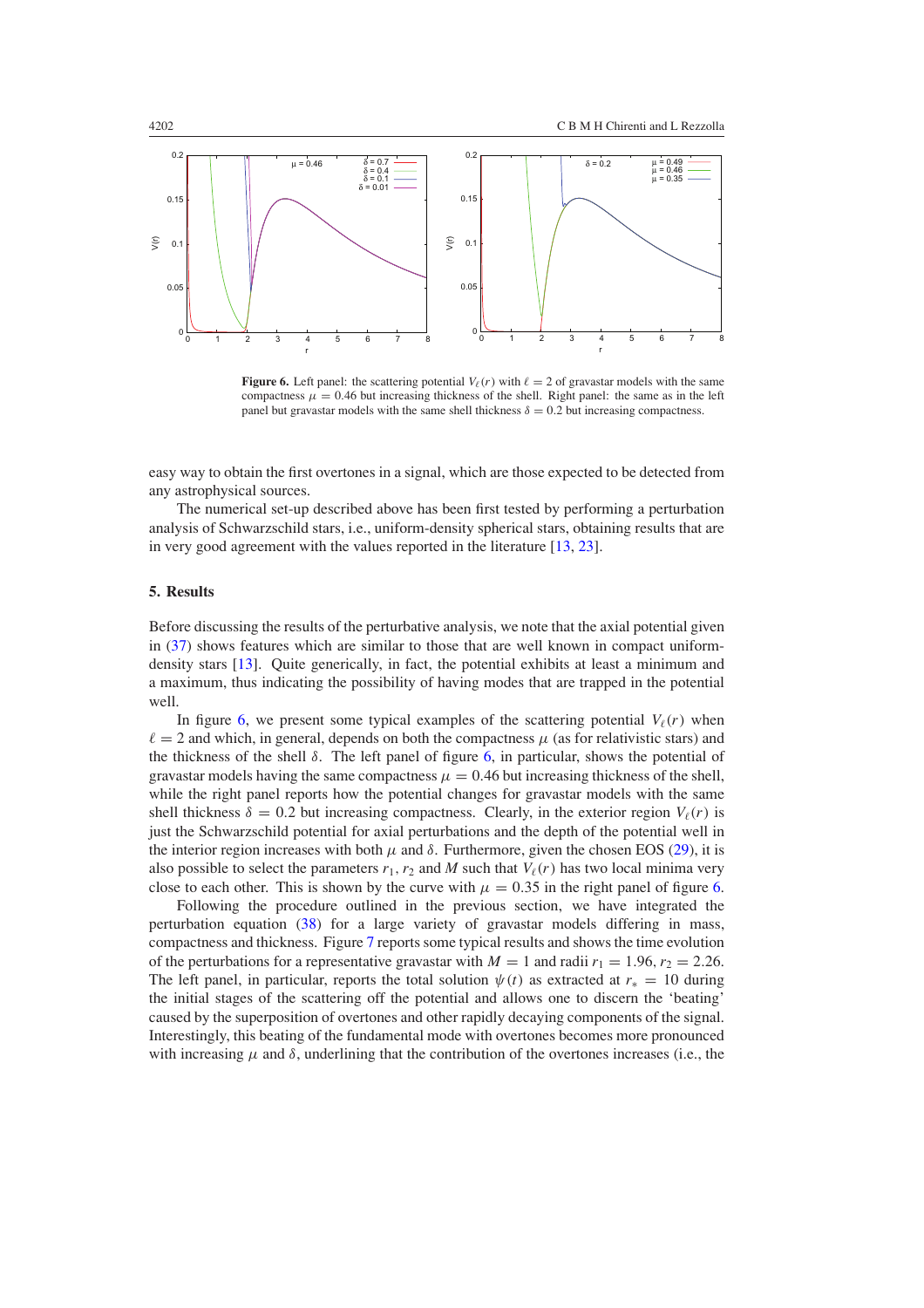<span id="page-12-0"></span>

**Figure 7.** Left panel: the evolution of the axial perturbations  $\psi(t)$  as extracted at  $r_* = 10$  and during the initial stages of the scattering for a gravastar with  $M = 1, r_1 = 1.96$  and  $r_2 = 2.26$ . Right panel: the same as in the left panel but when the contribution of the fundamental mode  $n = 0$ is distinguished from that of the overtones  $n = 1, 2$  and 3.

**Table 1.** Some typical values obtained for the first overtones of the gravastars QNM eigenfrequencies for axial perturbations with  $\ell = 2$ . The gravastars have  $M = 1$ ,  $r_2 = 2.26$  and  $\delta$ given in the table. We also show for comparison the equivalent frequencies for a Schwarzschild black hole of the same mass and for a standard TOV star with uniform density with  $M = 1$  and  $R = 2.26M$  (note that for these stars one must have  $R/M > 2.25$  [\[13\]](#page-14-0)).

| Model                   | $n=0$      |                        | $n=1$      |                        | $n=2$      |                        |
|-------------------------|------------|------------------------|------------|------------------------|------------|------------------------|
|                         | $\omega_R$ | $-\omega_I$            | $\omega_R$ | $-\omega_I$            | $\omega_R$ | $-\omega_I$            |
| $\delta = 0.30$         | 0.3281     | $2.481 \times 10^{-3}$ | 0.4865     | $6.264 \times 10^{-2}$ | 0.6534     | $1.590 \times 10^{-1}$ |
| $\delta = 0.35$         | 0.2943     | $7.081 \times 10^{-4}$ | 0.4459     | $3.202 \times 10^{-2}$ | 0.5922     | $1.093 \times 10^{-1}$ |
| $\delta = 0.40$         | 0.2575     | $1.543 \times 10^{-4}$ | 0.4011     | $1.227 \times 10^{-2}$ | 0.5384     | $5.814 \times 10^{-2}$ |
| Schwarzchild black hole | 0.3737     | $8.896 \times 10^{-2}$ | 0.3467     | $2.739 \times 10^{-1}$ | 0.3011     | $4.783 \times 10^{-1}$ |
| Schwarzchild star       | 0.1090     | $1.239 \times 10^{-9}$ | 0.1484     | $3.950 \times 10^{-8}$ | 0.1876     | $5.470 \times 10^{-7}$ |

modes decay more slowly) with both  $\mu$  and  $\delta$  (i.e., as the depth of the potential well increases). A similar relation between the decay rate of the modes and the potential well is known for the 'trapped modes' of compact uniform-density stars [\[23](#page-15-0)].

The right panel of figure 7, on the other hand, shows the evolution of the perturbations over a longer timescale and when the overtones have been 'removed' from the general signal using the approach discussed in the previous section. Note that, for increasing *n*, the period of the oscillations becomes smaller and the decaying timescale shorter. Using a least-squares fit of the numerical data to the ansatz [\(42\)](#page-10-0) we have computed the real and imaginary parts of the QNM eigenfrequencies and the numerical results for some typical cases are presented in table 1, where they are also compared to the corresponding values for a Schwarzschild black hole of the same mass and a Schwarzschild star of the same compactness. The tabulated values are all for an  $\ell = 2$  perturbation and refer to the fundamental mode and to the first two overtones since the third one does not usually have a sufficiently clear slope to allow for an accurate measurement. If necessary, an increase in spatial resolution would improve the decay of higher overtones and allow for their computation.

Figure [8](#page-13-0) is the most important in this paper and it reports the variation of the  $\ell = 2$ ,  $n = 0$ QNM eigenfrequencies as a function of the parameters of the gravastar:  $\mu$  and *δ*. The two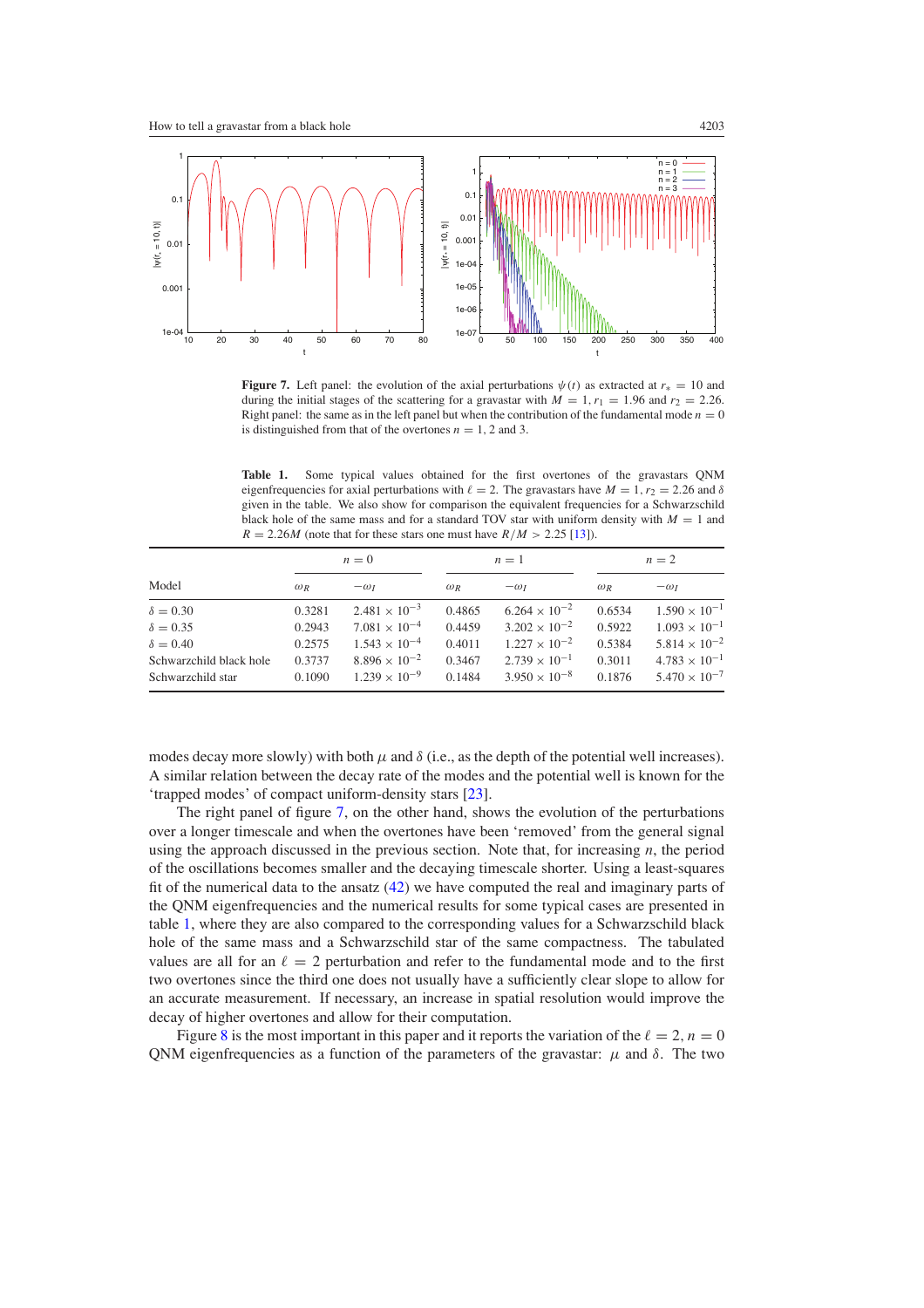<span id="page-13-0"></span>

**Figure 8.** Left panel: behaviour of the real part  $\omega_R$  of the  $\ell = 2$ ,  $n = 0$  QNM eigenfrequencies as functions of *δ* for different values of *µ*. Right panel: the same as the left panel but for the imaginary part  $\omega_I$  of the eigenfrequencies. In both panels, the thick horizontal lines represent the corresponding frequencies for a Schwarzschild black hole.

panels separately report the behaviour of the real and imaginary parts and indicate that both the period of the oscillations  $\tau_R \equiv 2\pi/\omega_R$  and the damping time  $\tau_I \equiv 2\pi/|\omega_I|$  increase with increasing  $\delta$  and  $\mu$ . The two thick horizontal lines instead represent the corresponding frequencies for a Schwarzschild black hole of the same mass, i.e.,  $M\omega_R = 0.37367$  and  $M\omega$ <sub>I</sub> = −0.088 96 [\[16](#page-14-0)]. Clearly, while it is always possible to select the thickness and compactness of the gravastar such that it will have the same oscillation frequency of a black hole with the same mass (cf left panel), the corresponding decaying time will be different and about one order of magnitude larger (cf right panel). Stated differently, a gravastar and a black hole with the same mass cannot have the same complex QNM eigenfrequency when subject to axial perturbations. This result, which we have presented here for the fundamental mode, can be shown to be true also for the first two overtones.

# **6. Conclusions**

Although the gravastar model of Mazur and Mottola [\[1](#page-14-0)] represents an ingenious solution of the Einstein equations in spherical symmetry, it has also challenged one of the most cherished foundations of modern astrophysics, i.e., the existence of astrophysical black holes. Gravastars, in fact, can be constructed to be arbitrarily compact, with an external surface which is only infinitesimally larger than the horizon of a black hole with the same mass. As a result, the electromagnetic emission from the surface of a gravastar will suffer from essentially the same gravitational redshift as that of a black hole, thus making it difficult, if possible at all, to distinguish the two when only electromagnetic radiation is available.

Without entering the relevant debate about the physical processes that would lead to the formation of a gravastar or the astronomical evidence in support of their existence [\[24\]](#page-15-0), we have here considered two more fundamental questions: is a gravastar *stable* against generic perturbations? If so, can an external observer *distinguish* it from a black hole? The short answers to these questions are that a gravastar *is stable* to axial perturbations and indeed *it is possible* to distinguish it from a black hole if gravitational radiation is produced.

To reach the first of these conclusions we have constructed a general class of gravastar models that extends the one proposed by Mazur and Mottola by replacing the infinitesimal shell of matter with one having finite size  $\delta$  and variable compactness  $\mu$ . These equilibrium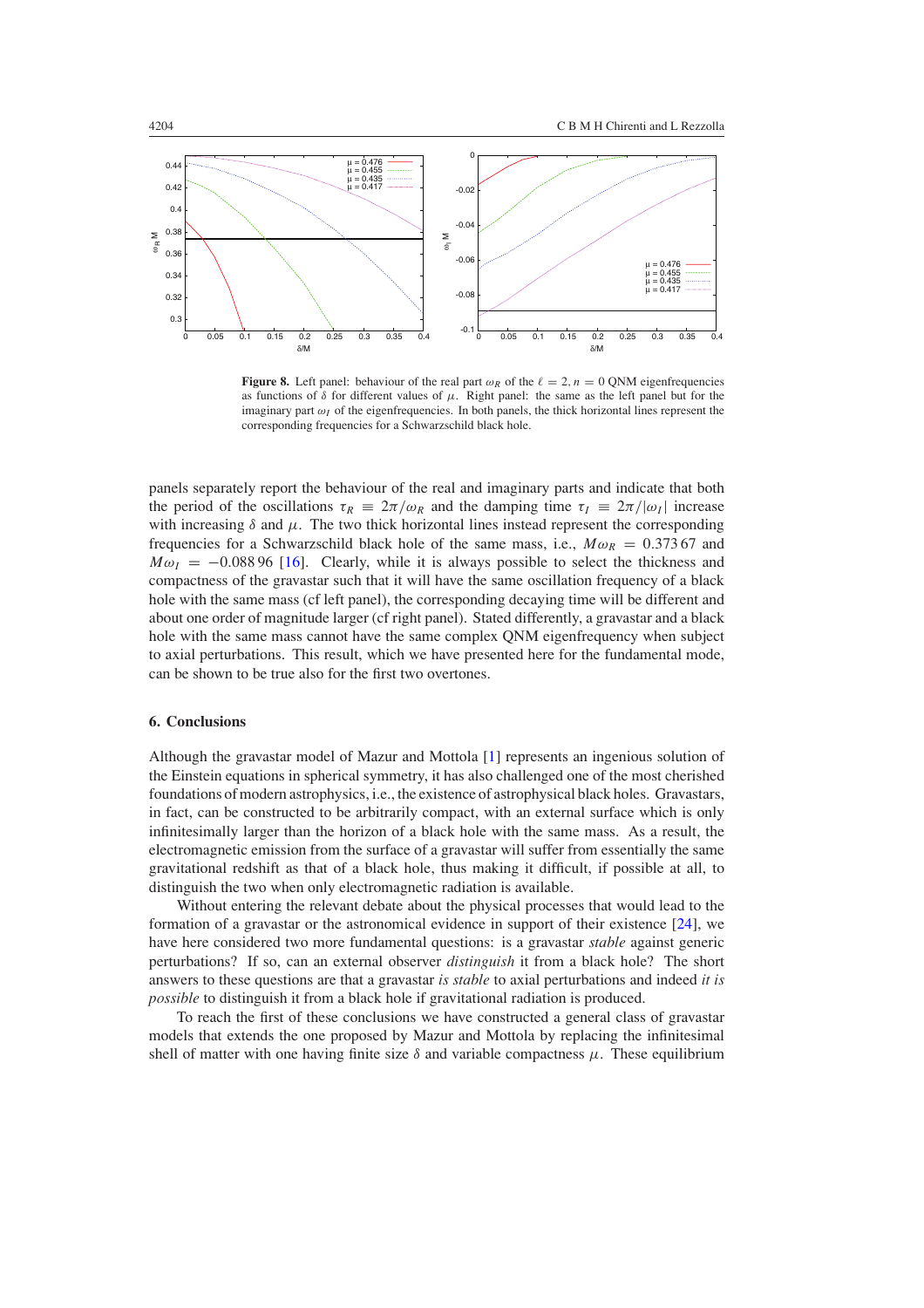<span id="page-14-0"></span>solutions of the Einstein equations have then been analysed when subject to axial perturbations and the eigenfrequencies of the corresponding QNMs have been computed explicitly. For all of the cases considered, the imaginary part of the eigenfrequencies has always been found to be negative, thus indicating the stability of these objects with respect to this type of perturbations.

To reach the second conclusion, instead, we have shown that the QNM spectra of a gravastar and that of a black hole of the same mass differ considerably. In particular, while it is always possible to select  $\delta$  and  $\mu$  such that the gravastar has the same oscillation frequency as that of a black hole with the same mass, the corresponding decaying time will be different. As a result, the gravitational radiation produced by an oscillating gravastar can be used to distinguish it, beyond dispute, from a black hole of the same mass.

We plan to extend our stability analysis also to polar perturbations and determine whether or not these intriguing objects possess modes of oscillation that do not have a counterpart in compact relativistic stars and may therefore hint to new solutions of the Einstein equations.

#### **Acknowledgments**

LR dedicates this work to Richard A Matzner on the occasion of his 65th birthday. Support comes from the Fundação de Amparo à Pesquisa no Estado de São Paulo (FAPESP), the Deutsche Akademische Austauschdienst (DAAD) and the Max-Planck-Gesellschaft (MPG).

# **References**

- [1] Mazur P O and Mottola E 2001 Gravitational condensate stars: an alternative to black holes *Preprint* [gr-qc/0109035](http://www.arxiv.org/abs/gr-qc/0109035)
- [2] Chapline G 2004 Dark energy stars *Proc. 22nd Texas Conf. on Relativistic Astrophysics (CA)* Mazur P O and Mottola E 2004 Gravitational vacuum condensate stars *Proc. Natl Acad. Sci.* **111** 9545–50
- [3] Israel W 1966 Singular hypersurfaces and thin shells in general relativity *Nuovo Cimento* B **44** 1–14 Israel W 1967 *Nuovo Cimento* B **48** 463 (erratum) Misner C W, Thorne K S and Wheeler J A 1997 *Gravitation* (New York: Freeman) pp 505–16, 551–6
- [4] Abramowicz M A, Kluzniak W and Lasota J P 2002 No observational proof of the black-hole event-horizon
- *Astron. Astrophys.* **396** [L31–4](http://dx.doi.org/10.1051/0004-6361:20021645)
- [5] Visser M and Wiltshire D L 2004 Stable gravastars—an alternative to black holes? *Class. Quantum Grav.* **21** 1135–51
- [6] Carter B M N 2005 Stable gravastars with generalised exteriors *Class. Quantum Grav.* **22** [4551–62](http://dx.doi.org/10.1088/0264-9381/22/21/007)
- [7] Bilic N, Tupper G B and Viollier R D 2006 Born–Infeld phantom gravastars *J. Cosmol. Astropart. Phys.* [JCAP2\(2006\)13](http://dx.doi.org/10.1088/1475-7516/2006/2/13)
- [8] Lobo F S N 2006 Stable dark energy stars *Class. Quantum Grav.* **23** 1525–41
- [9] Lobo F S N and Arellano A V B 2007 Gravastars supported by nonlinear electrodynamics *Class. Quantum Grav.* **24** [1069–88](http://dx.doi.org/10.1088/0264-9381/24/5/004)
- [10] Cattoen C, Faber T and Visser M 2005 Gravastars must have anisotropic pressures *Class. Quantum Grav.* **22** 4189–202
- [11] DeBenedictis A, Horvat D, Ilijic S, Kloster S and Viswanathan K S 2006 Gravastar solutions with continuous pressures and equation of state *Class. Quantum Grav.* **23** [2303–16](http://dx.doi.org/10.1088/0264-9381/23/7/007)
- [12] Chandrasekhar S and Ferrari V 1991 On the non-radial oscillations of a star *Proc. R. Soc.* A **432** 247–79
- [13] Chandrasekhar S and Ferrari V 1991 On the non-radial oscillations of a star: III. A reconsideration of the axial modes *Proc. R. Soc.* A **434** 449–57
- [14] Dymnikova I 1992 Vacuum nonsingular black hole *Gen. Rel. Grav.* **24** [235–42](http://dx.doi.org/10.1007/BF00760226)
- Dymnikova I and Galaktionov E 2005 Stability of a vacuum nonsingular black hole *Class. Quantum Grav.* **22** [2331–57](http://dx.doi.org/10.1088/0264-9381/22/12/003)
- [15] Mbonye M R and Kazanas D 2005 A non-singular black hole model as a possible end-product of gravitational collapse *Phys. Rev.* D **72** [024616–23](http://dx.doi.org/10.1103/PhysRevD.72.024016)
- [16] Kokkotas K D and Schmidt B G 1999 Quasi-normal modes of stars and black holes *Living Rev. Rel.* **2** 2
- [17] Nollert H 1999 Quasinormal modes: the characteristic 'sound' of black holes and neutron stars *Class. Quantum Grav.* **16** [R159–216](http://dx.doi.org/10.1088/0264-9381/16/12/201)